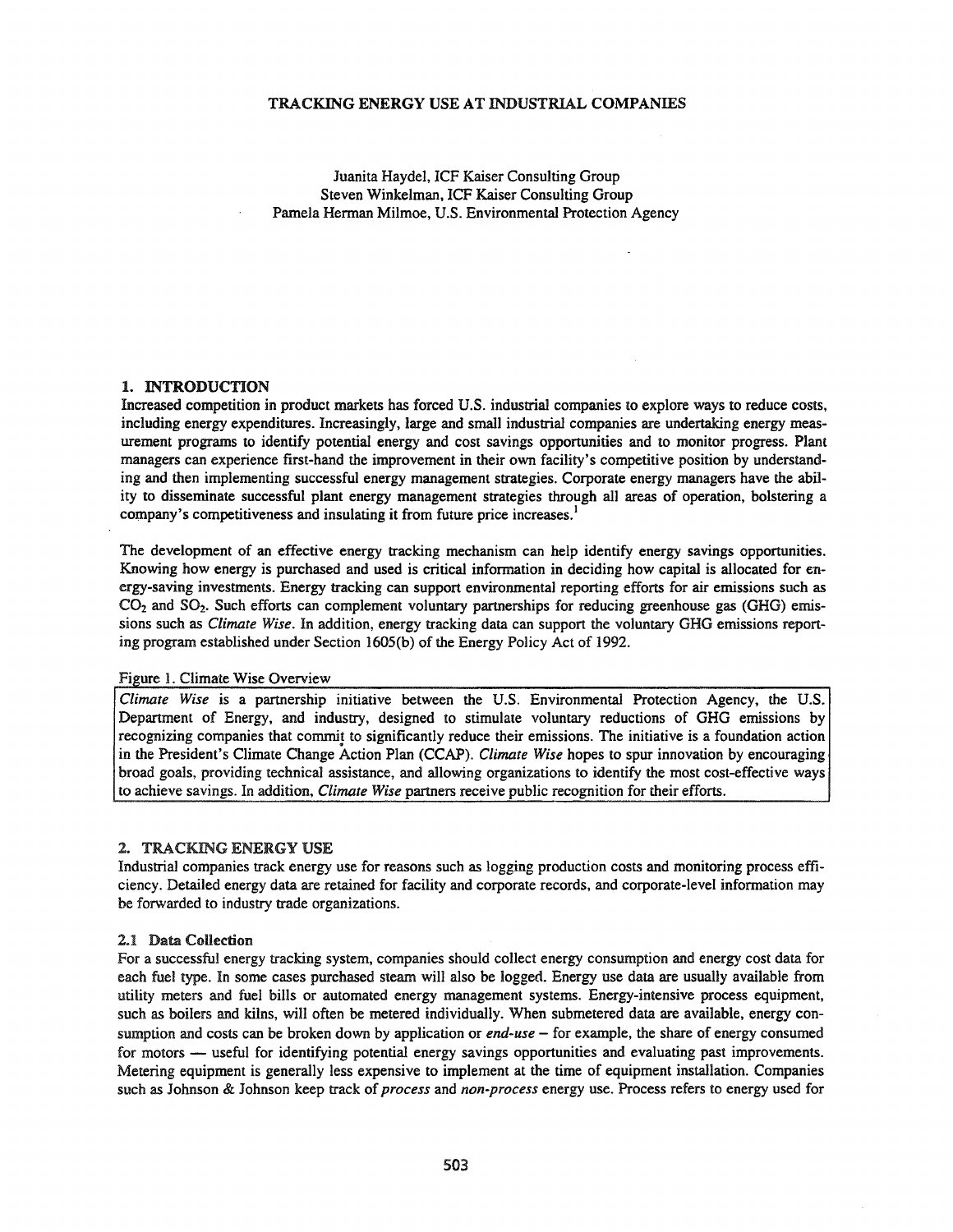manufacturing such as motors, steam, and compressed air. Non-process refers to energy consumption for lighting, heating, ventilating and air conditioning. Energy data can be reported to a corporate energy office on paper or electronic forms with varying degrees of automation.

## Figure 2. Johnson & Johnson<sup>2</sup>

Johnson & Johnson (J&1) has had an active energy efficiency program since 1972. As part of their *Climate Wise* pledge, J&1's corporation-wide goal is to reduce indexed energy use by 25% from 1991-2000. (Indexed energy use accounts for changes in output and weather.) Since 1991, J&1 has achieved a 15.2% cumulative reduction in indexed energy use. Annual savings in 1995 relative to 1994 attributed to *Climate- Wise* efforts were approximately 21,000 metric tons of  $CO<sub>2</sub>$ . Each facility at J&J is a profit-center, so plant managers have the perspective to consider long-term energy costs and the authority to make capital expenditures. The Corporate Engineering Services office provides technical assistance and conducts energy surveys to help facilities identify savings opportunities. J&1 offers awards to the facility and company with the best efficiency improvements.

Facilities at J&1 track *process* and *non-process* energy use. Each facility selects a processing index (measure of production) to normalize process energy use. Facility energy use and cost data are entered, summed, and submitted electronically to Corporate headquarters for analysis and aggregation with data from other facilities. J&1 has developed an interactive database of project information for 1605(b) greenhouse gas reporting and to aid internal communication.

# 2.2 Indexed Energy Use and Energy Metrics

Energy and cost savings opportunities may be overlooked if energy use data are not collected and examined by management. It is often helpful to normalize energy use based on production output or facility size. Energy indices allow for comparisons of energy use across years or facilities while correcting for changes in production or company size. Choice of appropriate metrics may vary from company to company and from facility to facility. A cement plant might measure energy intensity in terms of energy consumption per ton of cement produced, while a carpet mill might examine Btu per square foot of carpet. When different facilities have different processing indices, their energy efficiency improvements can be compared on a percent basis, or by devising a common processing index.

Metric choice may also vary by fuel input. For example, a facility that heats metal in a gas-fired furnace and stamps it into shape with an electric press may consider Btullb of product for information on furnace and process efficiency, and kWhIlb product to examine press efficiency.

Not all energy use is associated with identifiable outputs. For example, corporate headquarters buildings generally employ individuals to deliver internal services. Facility or corporate characteristics that do not directly correlate to production, but that can significantly influence energy consumption can be reflected in metrics such as Btu per square foot of floor space or Btu per employee. As there may not be a single, ideal metric for any particular facility, it is often useful to analyze a variety of metrics. Figure 3 lists some sample energy metrics.

| <b>Energy Use Indices</b>                                                                          | <b>Output Indices</b>                                                         |                                                                            |
|----------------------------------------------------------------------------------------------------|-------------------------------------------------------------------------------|----------------------------------------------------------------------------|
| • Total Btu                                                                                        | Energy-intensive facilities                                                   | Non-energy intensive facilities                                            |
| • Btu by fuel type<br>• Total energy expenditures<br>expenditures<br>$\bullet$ Energy<br><b>DY</b> | • Pounds of output<br>• Number of units of output<br>• Total production costs | • Facility square footage<br>• Number of employees<br>• Hours of operation |
| fuel type                                                                                          | · Units of intermediate<br>outputs such as steam                              |                                                                            |

## Figure 3. Sample Energy Metrics (Energy Use Index/Output Index)

Some companies analyze energy tracking data to identify deviations from the norm at the facility level. This may mean simply keeping an eye out for anomalies in fuel consumption. Drastic changes in energy use that cannot be explained by changes in production or operating hours might indicate equipment malfunction. Energy tracking data are also used to assess progress toward meeting energy efficiency goals. The raw data may need to be modified (via processing indices and degree days) to account for changes in production and weather.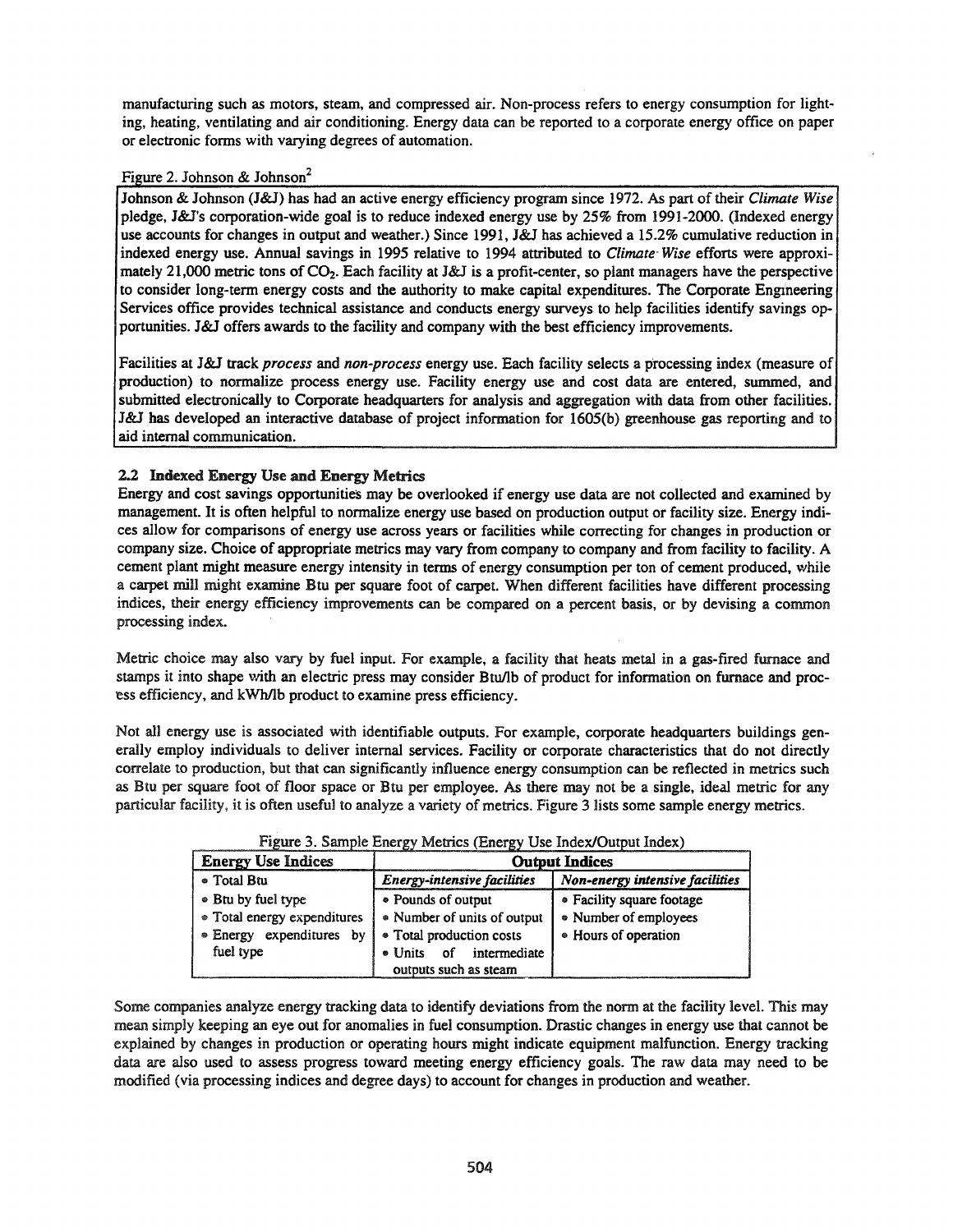One of the more innovative uses of energy tracking data is for comparisons among multiple facilities that produce the same product or employ the same process. In such cases, tracking data can be used to identify key energy-efficiency opportunities at numerous sites. If the opportunity involves a new technology or process, companies may invest in pilot projects at one or two facilities.

## Figure 4. The 3M Company<sup>3</sup>

Since 1973 3M has monitored energy use at its facilities and has reduced energy use per-unit-output by 60%. The Corporate Energy Policy announced in 1991 has as its objectives to "improve energy consumption efficiency, reduce cost, decrease capital investment, reduce environmental emissions and conserve natural resources." 3M's short-term energy objective is to achieve an annual 3% reduction in energy use per-unit-output through the year 2000. 3M has joined the *Climate Wise* Program as part of its efforts to increase energy efficiency and reduce greenhouse gas emissions.

At 3M, each facility selects and implements energy efficiency projects. The company has been pleased with this voluntary approach. Cumulative savings from 1973 to 1995 have amounted to \$1.5 billion and 380 trillion Btu. 3M is currently saving 2.7 million tons of  $CO<sub>2</sub>$  per year. In the long term, 3M is committed to continuous improvement in the efficient use of energy.

Facilities report their monthly energy use and production indices to The Energy Management Department which prepares quarterly reports on each facility's energy use and Btu per pound of salable product. These data and energy cost information from the Purchasing Department are maintained in a database. The Energy Management Department distributes technical guidelines and manuals. 3M sees many energy savings opportunities in common-sense approaches that focus on making the best use of existing resources. Sometimes the solution is as simple as reducing a temperature setting or turning off machinery when it is not in use.

There is strong potential for feedback and interaction among these various applications of energy tracking data. With appropriate supplemental data and analysis, energy tracking data can help identify savings opportunities and evaluate the effectiveness of energy efficiency programs.

# 3. CORPORATE ENERGY EFFICIENCY PROGRAMS

Corporate energy efficiency efforts range from the individual efforts of inventive plant managers to formal corporate energy policies signed by the CEO. Corporate energy policies serve to integrate energy awareness into company culture, and may include explicit goals.

### 3.1 Energy Policies and Goals

Corporate-level awareness of energy use and expenditures and top-management commitment to reducing energy use are essential for emphasizing that reducing energy use is a priority. When specific energy savings goals are set, the importance of energy efficiency is reinforced even more. Explicit goals can provide tangible targets and serve as a yardstick against which to measure achievements. Goals may be expressed as an absolute reduction in energy use or as indexed goals that account for energy efficiency improvements in the context of increased production. For example, 3M's short-term energy goal is to achieve a three percent reduction in energy use perunit-output through the year 2000. On the other hand, Dow Chemical's successful "EnergyfWrap" contest did not establish a specific savings target but focused on sustaining the processes and mechanisms by which energy efficiency projects are developed and implemented.<sup>4</sup>

### 3.2 Organizational Structures

Successful corporate industrial energy management efforts delegate responsibility and authority to facilities or business units for implementing efficiency programs. Innovative corporate energy offices often organize workshops, coordinate inter-departmental *energy teams,* provide technical assistance, and distribute information on increasing energy efficiency. Large, energy-intensive facilities usually have a plant manager or engineer responsible for recording and reporting energy use. At smaller, less energy-intensive facilities, one person may be responsible for tracking and reporting energy use for many buildings.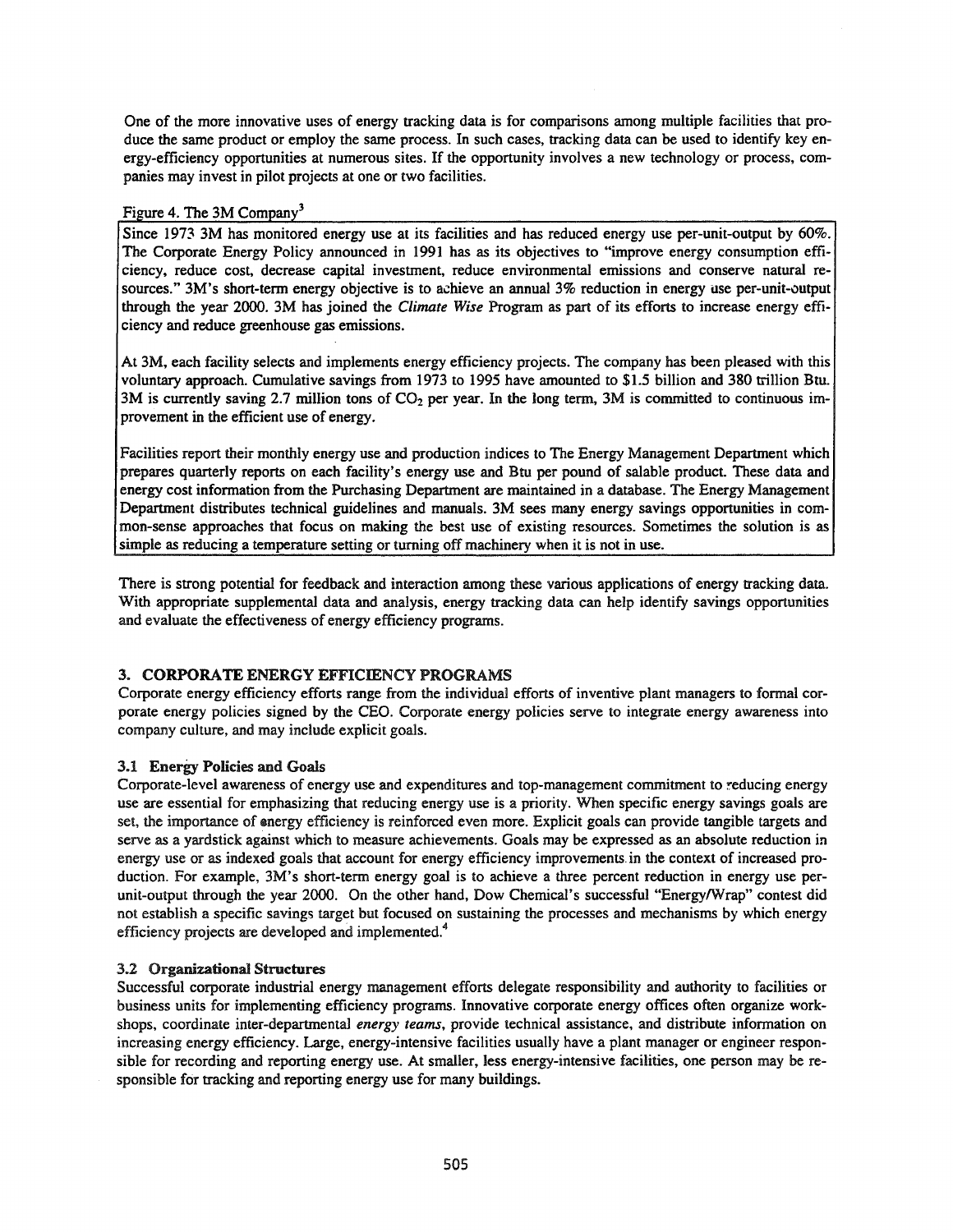At some companies, energy teams consist primarily of corporate-level members, while at others, facility-level representation with experience from across the company is emphasized. Team members may include facility managers, energy managers, procurement representatives, environmental and process engineers. Corporate-level participation is important to ensure that plant-level employees are attentive to energy issues and to keep the corporate energy office attuned to progress and problems at facilities. Energy team responsibilities may include developing energy reduction targets and strategies, conducting energy audits, and providing technical assistance.

Innovative companies promote energy savings targets as goals rather than mandates. It is up to the individual facilities or business units to plan and implement their efficiency improvements. Delegating responsibilities to the business unit level or facility level moderates corporate resource commitment and prevents micromanagement. Also, those most familiar with facility operations and energy use can explore opportunities in the context of process requirements. Finally, business units maintain autonomy and flexibility; their "ownership" of the implementation can make for more enthusiastic and effective participation.

### Figure 5. DuPont<sup>5</sup>

DuPont, the first *Climate Wise* Partner, pledged a 40 percent reduction in CO<sub>2</sub>-equivalent emissions. To date, the company has already achieved emissions reduction of 19 percent. In 1992, DuPont developed a *Corporate Energy 2000* strategy to reduce energy consumption by 15% on a Btu per-unit-of-production basis by 2000 for a total savings of \$300 million. DuPont's Corporate Energy Leadership Team (CELT), 40 members from a crosssection of Business Units and corporate operations, is responsible for developing the strategic plan to achieve these savings. In April 1997, DuPont's CELT received the Industrial Energy Technology Conference (IETC) Energy Award at the 19th Annual !ETC Conference hosted by Texas A&M University.

In 1993, DuPont implemented *Jump Start,* a four-month effort to find and implement low-or-no-cost opportunities that yielded immediate improvements in energy efficiency at their 25 most energy-intensive U.S. facilities. At the conclusion of the 120-day period, energy-related cost savings reached \$12.5 million, or twice the initial goal. DuPont is now expanding the program to its other U.S. facilities, and expects ongoing savings of \$31 million per year. Typical *Jump Start* measures include compressed air leak repair, improved steam trap programs, condensate collection and return, insulation repair and shutting down equipment when not in use.

DuPont views the "know-how" on energy efficiency as a means to increase value with their customers. Sharing this knowledge with major customers improves their opinion of DuPont as a supplier and also provides a more secure foundation for future business dealings.

### 3.3 Discovering and Evaluating Energy Savings Opportunities

Most industrial companies have a general sense of total energy consumption, but the level of detail can vary by company and by facility. In general, energy-intensive companies and manufacturing facilities track energy use closely and monitor key end-uses. Less energy-intensive companies and facilities may log only very basic data. Companies that have developed and maintained databases of energy use and cost by fuel type at the facility or division level have found that they are in good position to profit from energy efficiency improvements. Depending on the level of detail, energy tracking data can be useful aid in pursuing energy savings opportunities. Energy data such as load patterns, load factors, and degree of interruptability, can also provide information useful for negotiating more favorable terms with energy suppliers.

Facilities with high energy use can be identified from historical tracking data. If processing indices are included with energy tracking data, energy intensity (e.g., Btu per lb of product) can be calculated. The energy intensities of facilities with similar production outputs can be compared to indicate necessary efficiency improvements. Indexing can also provide information on performance over time and can call attention to equipment maintenance needs. If energy *end-use* data are collected, a company can identify the primary uses of energy and focus efficiency efforts accordingly.

Potential savings may also be discovered through energy audits initiated either from the corporate or the plant level. In one creative approach, a team audits energy use at many different company facilities in conjunction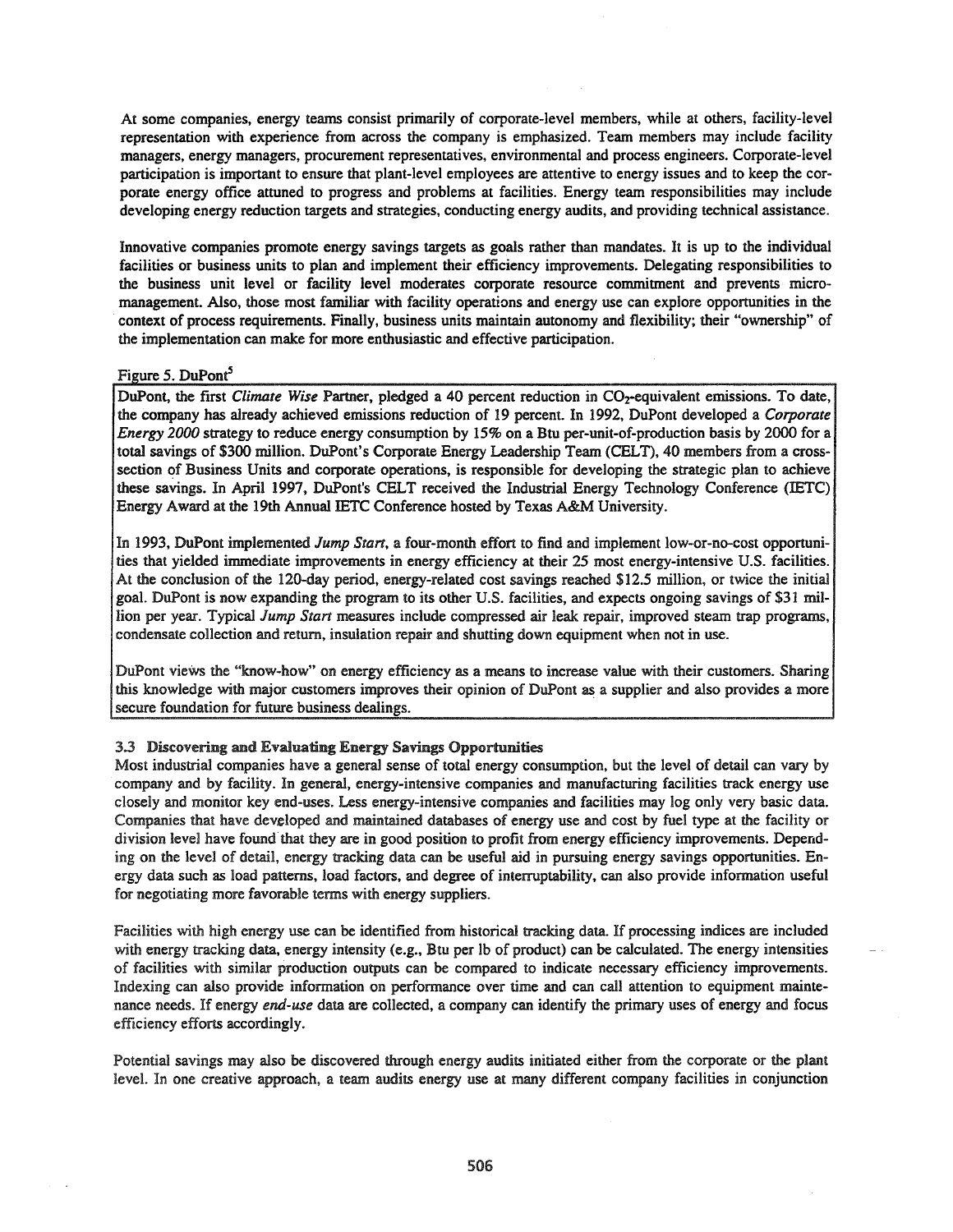with a plant engineer and energy specialist at each facility. In this way, knowledge gained from audits at other facilities can be tapped while benefiting from the expertise of those who actually operate the particular facility. Other approaches include applying rules of thumb based on published materials and company experience. Rules of thumb can include typical energy savings, cost savings, and payback periods associated with actions such as steam trap replacement and boiler optimization.

3M's Energy Management group sees many opportunities to implement common sense energy efficiency measures. 3M emphasizes improving the performance of existing equipment as well as installing new equipment. Asking basic questions can make such opportunities more evident:

- Does the equipment operate the way it *should* operate?
- Can the process variables be optimized?
- e Does the equipment operate only when necessary?

Once energy savings opportunities are identified, cost savings must be calculated. Maximum payback time requirements or minimum "hurdle" rates of return may vary from year-to-year, across companies and facilities. Companies with low operating margins may require payback within a very short time frame, perhaps as short as one year. In 1993, DOW's EnergylWRAP contest required that projects had a return on investment (ROI) greater than 50 percent to be implemented (the average ROI was actually 300%).<sup>4</sup> 3M has a target to achieve a minimum internal return on energy efficiency investments of IS percent, but typical returns are much higher. Choice of hurdle rates also depend on the return from other investments competing for the same capital.

Many companies complement energy tracking efforts with project and environmental tracking. Project Summary Sheets at Lucent Technologies are described in Figure 6. Environmental tracking can include information on effluent and emissions levels.

#### Figure 6. Lucent Technologies<sup>6</sup>

In November 1996, Lucent Technologies announced its new corporate environmental, health and safety policy that affirms Lucent's commitment to responsible energy use. Lucent's year 2000 energy goal requires its operating units to develop and implement energy management goals and plans. These goals support Lucent's *Climate Wise* pledge to reduce annual emissions by 135,000 metric tons of CO<sub>2</sub>-equivalent by the year 2000. Expected savings are \$15 million per year by 2000.

Each operating unit chooses an appropriate index (e.g., Btu per dollar of output) for year-to-year energy use comparisons to track progress toward efficiency goals. Operating units report annual energy consumption and cost data to the corporate environmental, health and safety organization which analyzes the data, prepares reports on corporate energy use, and provides technical support. Operating units also prepare Project Summary Sheets that include a project description, energy and cost savings by fuel type, O&M cost savings, utility rebate, and additional benefits such as quality or reliability improvements. Lucent encourages physical measurement to verify estimates, and follows up with local energy managers to confinn project savings.

Lucent is developing a corporate-wide database to manage annual energy consumption and cost data, as well as information from Project Summary Sheets. The database will support data analysis and will be accessible to the operating units' energy managers so that all parts of the company can benefit from the information. The database will also keep track of GHG emissions and emissions reductions for 1605(b) reporting.

#### 3.4 Encouraging Energy Efficiency Improvements

The most common approach to rewarding energy efficiency achievements is that profit centers retain energy cost savings. Financial bonuses as incentives for increasing energy efficiency are uncommon — recognition awards are more typical. Energy management awards may be issued corporation wide, or within business units. Companies can identify greater savings opportunities when the authority for making capital investments is coupled with the responsibility for paying energy costs. Lucent Technologies promotes healthy competition among operating units by distributing graphical depictions of each operating unit's progress on energy efficiency goals to encourage managers to strengthen their resolve to increase energy efficiency.